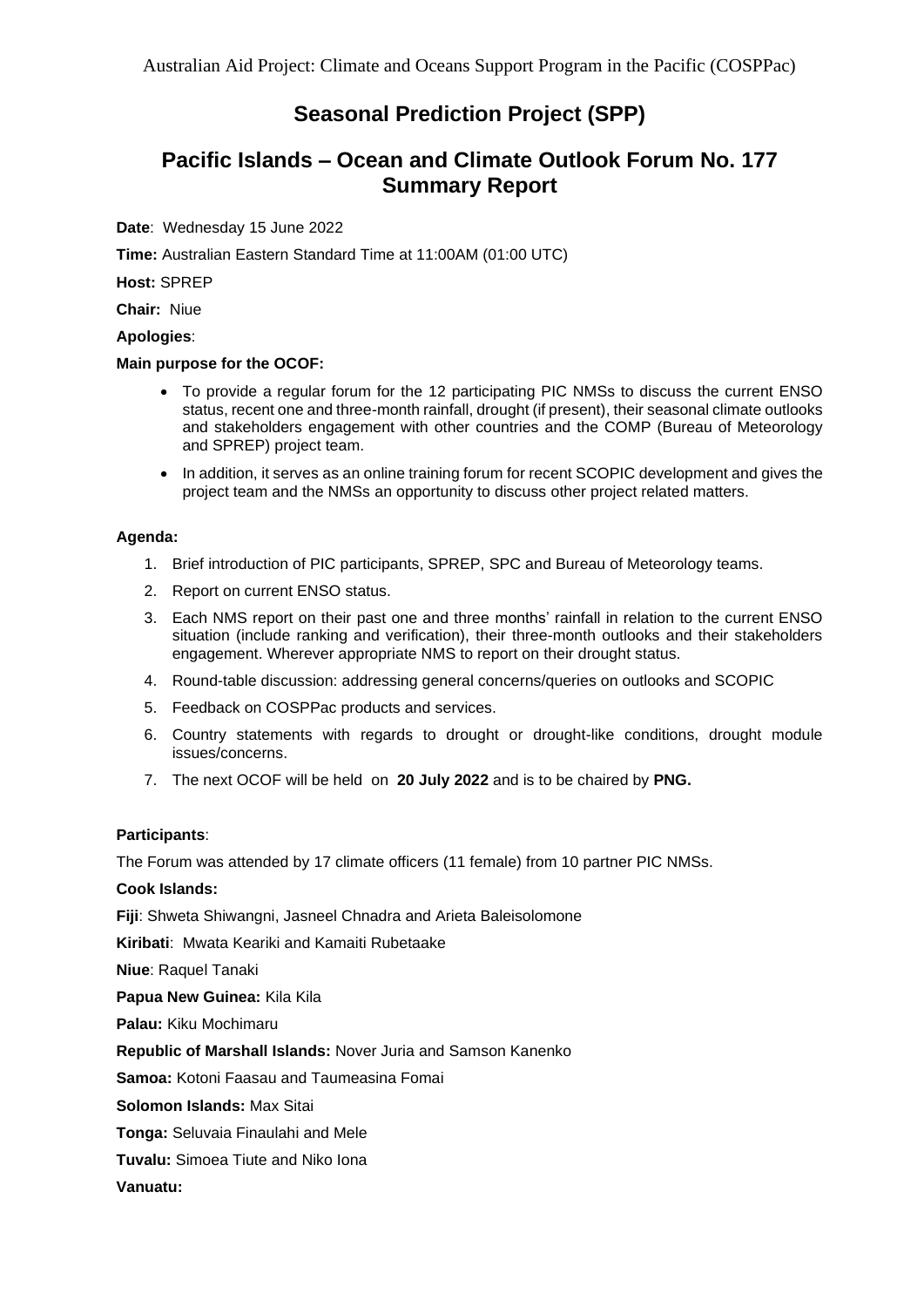**Australia:** Simon Mcgree, Olivia Warrick, Elise Chandler, Grant Smith, Janita Pahalad and Clare Mullen **SPREP**: Philip Malsale and Tile Tofaeono

**SPC:** Judith Giblin

OCOF tables were received from 12 participating countries before the meeting.

#### **Observations of March to May 2022**:

Observed rainfall for the one and three-month periods ending May 2022 were discussed for each PIC. This month, several countries experienced extreme rainfall as shown in the following table:

| <b>Station</b>        | <b>Period</b> | Rainfall<br><b>Amount</b><br>(mm) | Rainfall<br>Rank | <b>Years of</b><br>record |
|-----------------------|---------------|-----------------------------------|------------------|---------------------------|
| Nausori Airport, Fiji | Mar-May       | 654.1                             | 6                | 66                        |
| Rotuma, Fiji          | Mar-May       | 543.6                             | 5                | 108                       |
| Butaritari, Kiribati  | May           | 68.7                              | 4                | 85                        |
| Tarawa, Kiribati      | May           | 30.4                              | 6                | 75                        |
| Arorae, Kiribati      | May           | 2.7                               | $\mathbf{1}$     | 56                        |
| Kiritimati, Kiribati  | Mar-May       | 68.8                              | 6                | 97                        |
| Butaritari, Kiribati  | Mar-May       | 419.5                             | 8                | 85                        |
| Tarawa, Kiribati      | Mar-May       | 108.3                             | 4                | 75                        |
| Arorae, Kiribati      | Mar-May       | 39.7                              | $\mathbf{1}$     | 54                        |
| Majuro, RMI           | Mar-May       | 1278.9                            | 62               | 68                        |
| Koror Airport, Palau  | May           | 612.7                             | 70               | 71                        |
| Koror Airport, Palau  | Mar-May       | 1421.4                            | 71               | 71                        |
| Wewak, PNG            | May           | 75.2                              | 4                | 67                        |
| Kavieng, PNG          | May           | 39.0                              | $\mathbf{1}$     | 92                        |
| Port Moresby          | May           | 182.8                             | 124              | 130                       |
| Wewak, PNG            | Mar-May       | 245.4                             | 3                | 64                        |
| Momote, PNG           | Mar-May       | 513.8                             | 3                | 71                        |
| Taro, Solomon Islands | May           | 152.1                             | $\overline{2}$   | 45                        |
| Fua'amotu, Tonga      | May           | 22.3                              | $\mathbf{1}$     | 42                        |
| Niuafo'ou             | Mar-May       | 406.2                             | 4                | 49                        |
| Niuatoputapu, Tonga   | Mar-May       | 327.5                             | 4                | 67                        |
| Fua'amotu, Tonga      | Mar-May       | 892.4                             | 38               | 42                        |
| Nanumea, Tuvalu       | May           | 33.5                              | $\overline{c}$   | 82                        |
| Nanumea, Tuvalu       | Mar-May       | 131.5                             | $\overline{2}$   | 82                        |
| Bauerfield, Vanuatu   | May           | 326.7                             | 45               | 50                        |
| Whitegrass, Vanuatu   | May           | 372.5                             | 51               | 51                        |
| Aneityum, Vanuatu     | May           | 629.2                             | 69               | 70                        |
| Whitegrass, Vanuatu   | Mar-May       | 748.7                             | 48               | 51                        |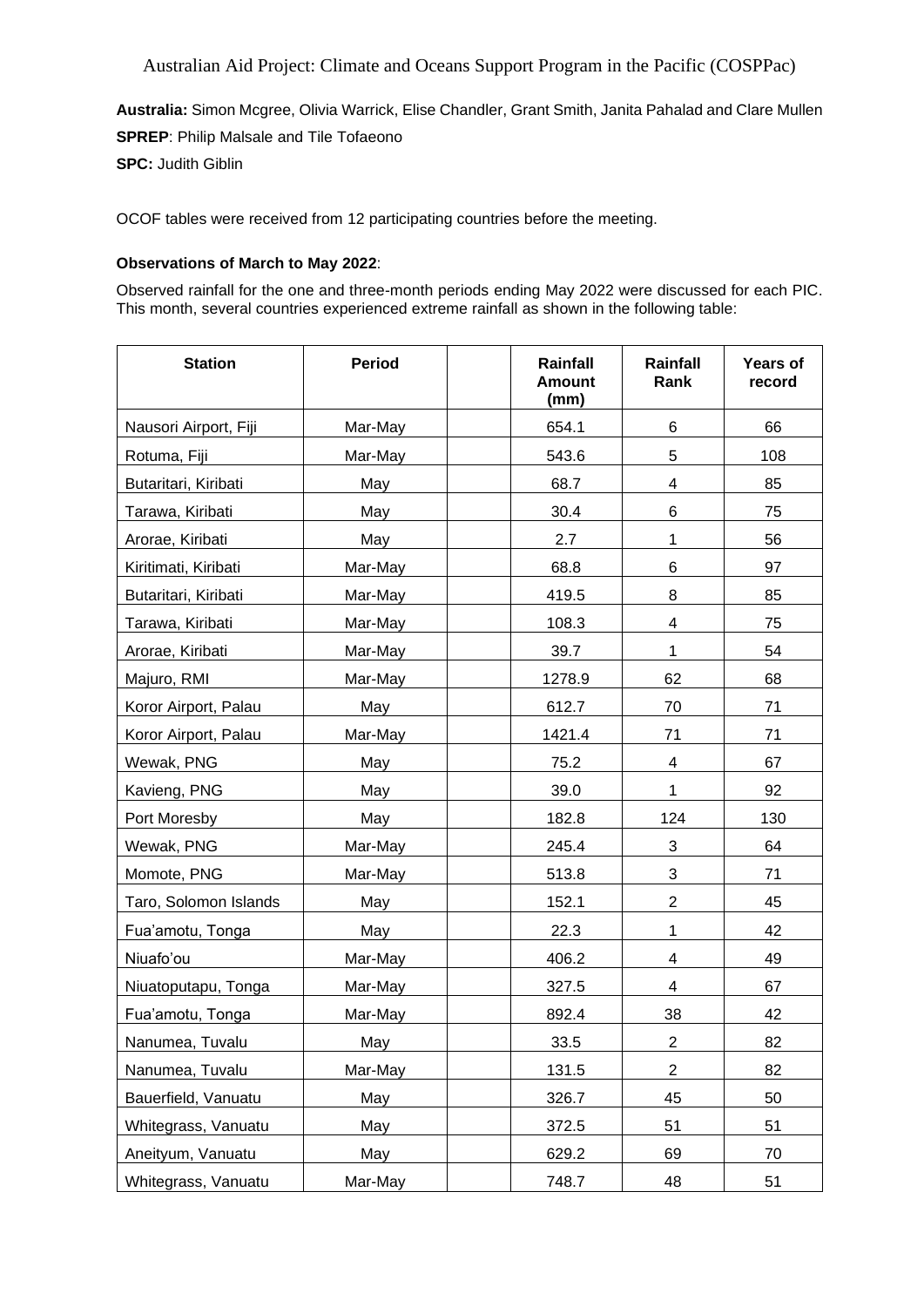| ---<br>√anuatu<br>w | אי∩.<br>'VIc<br>᠇◡ | O٣ | $\overline{\phantom{a}}$ |
|---------------------|--------------------|----|--------------------------|
|---------------------|--------------------|----|--------------------------|

[Note: The above data may not have undergone quality control]

#### **July to September 2022 Outlooks:**

ACCESS-S outlooks:

The ACCESS-S for July to September shows a large region of dry signal very likely to affect Guam, FSM, northern PNG, northern Solomon Islands, Nauru, Kiribati, Tuvalu, Tokelau, northern and central Cook Islands, northern French Polynesia and Pitcairn Island.

The models show an increased chance of wetter very likely for central RMI, most of PNG, Solomon Islands, Vanuatu, New Caledonia, Fiji, northern and central Tonga, Niue, southern Cook Islands and parts of southern French Polynesia.

Blank (white) cells indicate the chance is <40% in all categories – so it could be "little guidance" (e.g. 30/36/34), or near-equal in two categories (e.g. 39/37/24).



|                     | 41-50% 51-60% 61-70% 71-80% 81-90% |  | >90% |
|---------------------|------------------------------------|--|------|
| <b>Below normal</b> |                                    |  |      |
| Near-normal         |                                    |  |      |
| Above normal        |                                    |  |      |

| June to August 2022  |          |  |           |  |  |  |
|----------------------|----------|--|-----------|--|--|--|
|                      | ACCESS-S |  | C3S CLIKP |  |  |  |
| <b>Cook Is North</b> |          |  |           |  |  |  |
| <b>Cook Is South</b> |          |  |           |  |  |  |
| <b>Fiji West</b>     |          |  |           |  |  |  |
| <b>Fiji Central</b>  |          |  |           |  |  |  |
| <b>Fiji East</b>     |          |  |           |  |  |  |
| Fiji North           |          |  |           |  |  |  |
| Fiji Rotuma          |          |  |           |  |  |  |
| <b>FSM West</b>      |          |  |           |  |  |  |
| <b>FSM Central</b>   |          |  |           |  |  |  |
| <b>FSM East</b>      |          |  |           |  |  |  |
| Kiribati West        |          |  |           |  |  |  |
| Kiribati Central     |          |  |           |  |  |  |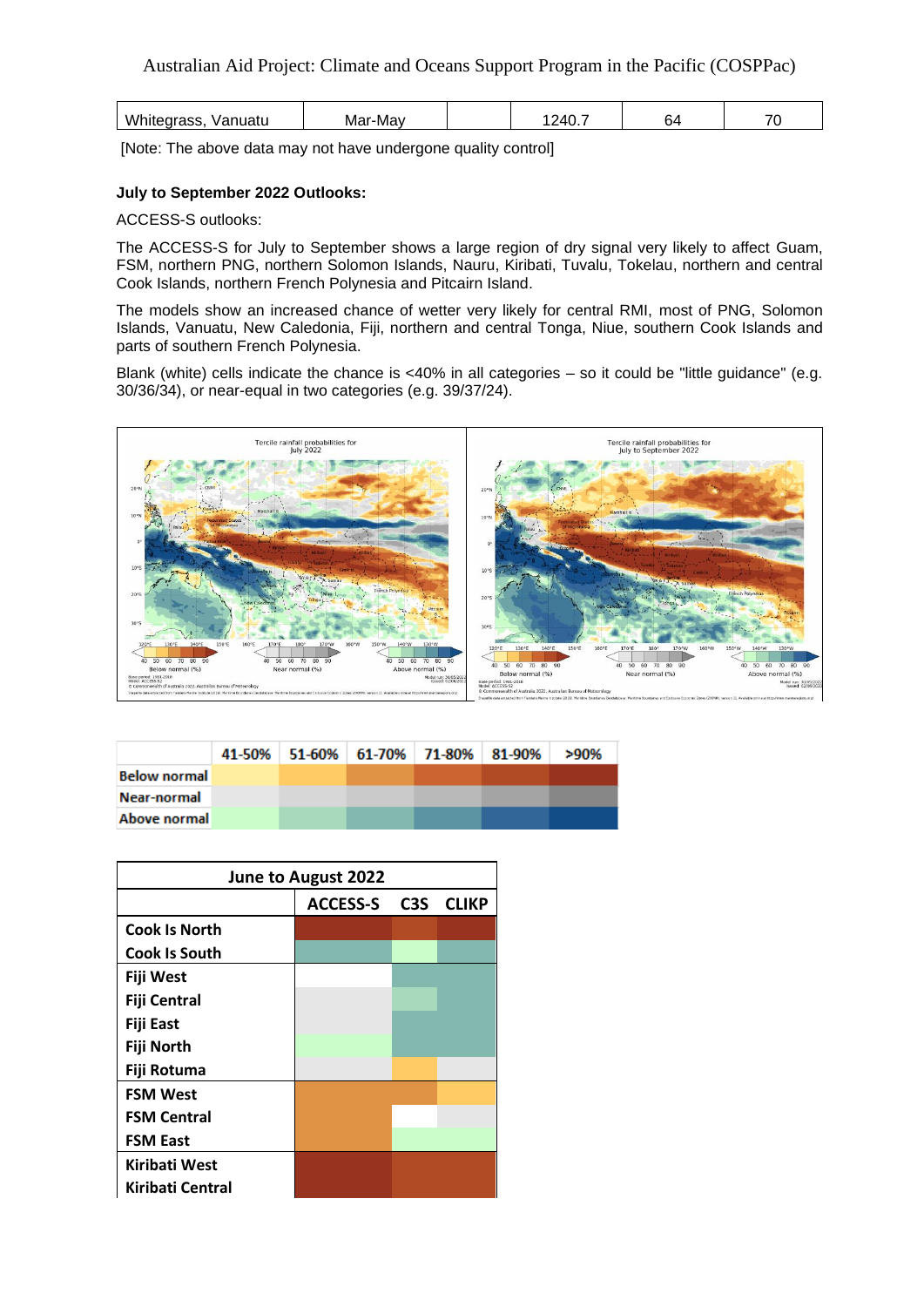| <b>Kiribati East</b>      |  |
|---------------------------|--|
| <b>RMI North</b>          |  |
| <b>RMI Central</b>        |  |
| <b>RMI South</b>          |  |
| <b>Nauru</b>              |  |
| <b>Niue</b>               |  |
| Palau                     |  |
| <b>PNG Momase</b>         |  |
| <b>PNG Is</b>             |  |
| <b>PNG South</b>          |  |
| <b>PNG Highlands</b>      |  |
| Samoa                     |  |
| <b>Solomon Is West</b>    |  |
| <b>Solomon Is Central</b> |  |
| <b>Solomon Is East</b>    |  |
| <b>Tonga North</b>        |  |
| <b>Tonga Central</b>      |  |
| <b>Tonga South</b>        |  |
| <b>Tuvalu North</b>       |  |
| <b>Tuvalu Central</b>     |  |
| <b>Tuvalu South</b>       |  |
| <b>Vanuatu North</b>      |  |
| <b>Vanuatu South</b>      |  |

## **Other matters Discussed:**

- OCOF 178 will be hosted by SPREP via zoom on the 20 July 2022
- Kiribati -Currently in State of Emergency (Drought)
- BoM to add ITCZ and SPCZ monthly climatology positions to rainfall maps
- BoM to provide zero and one month lead time model outlook (3-months)

#### **Observed Rainfall**

| <b>Country</b>      | May 2022                           | March to May 2022                  |  |
|---------------------|------------------------------------|------------------------------------|--|
| <b>Cook Islands</b> | Normal to above<br>normal rainfall | Normal to above normal<br>rainfall |  |
| Fiji                | Mostly normal                      | Below normal to above<br>normal    |  |
| Kiribati            | <b>Below normal</b>                | <b>Below normal</b>                |  |
| <b>RMI</b>          | Below normal and<br>above normal   | Above normal                       |  |
| <b>Niue</b>         | Normal                             | Above Normal                       |  |
| Palau               | Above normal                       | Above normal                       |  |
| Papua New<br>Guinea | Mostly below normal<br>and normal  | Mostly below normal                |  |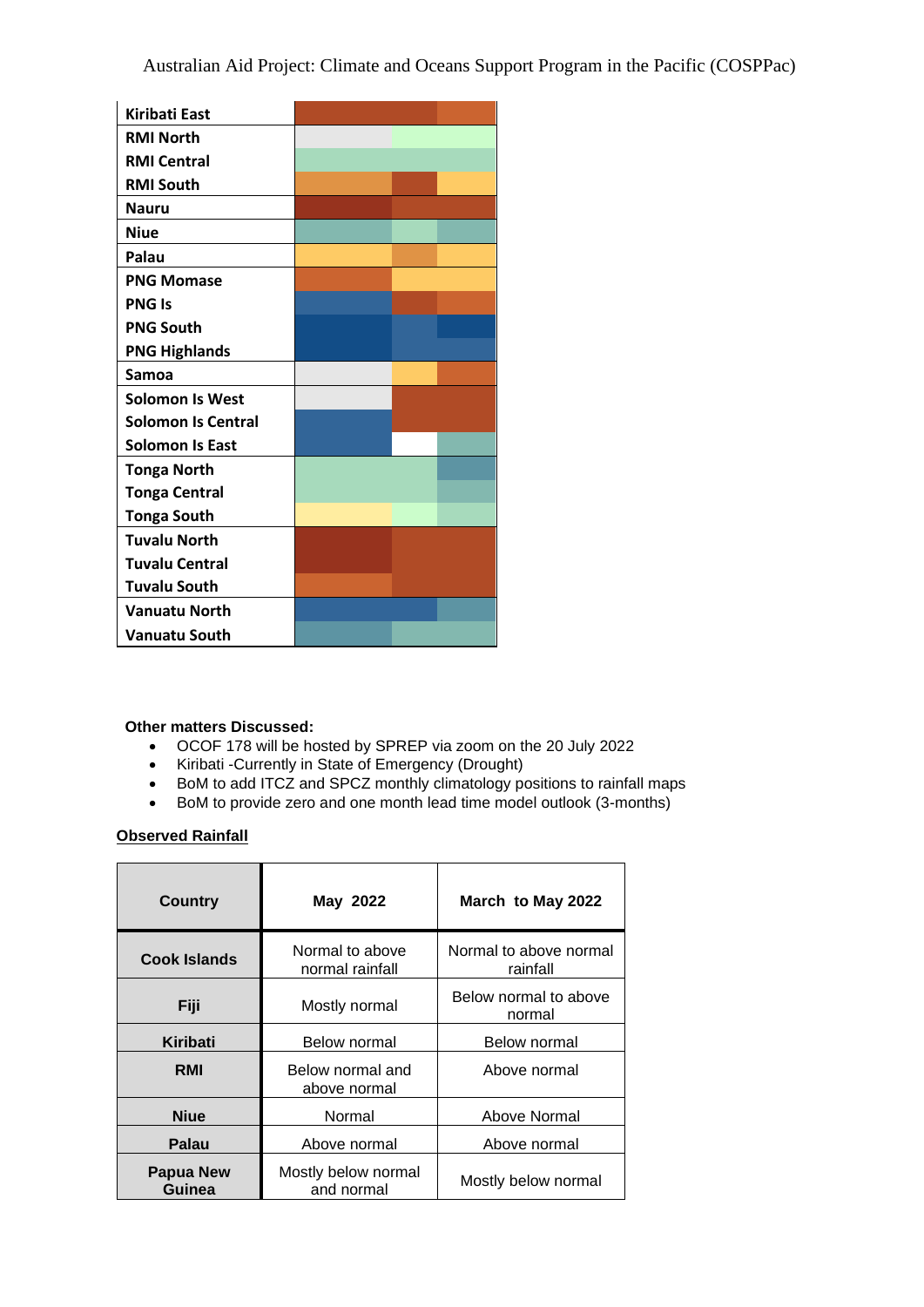| <b>Samoa</b>           | Normal                          | Below normal                      |
|------------------------|---------------------------------|-----------------------------------|
| <b>Solomon Islands</b> | Below normal and<br>normal      | Mostly below normal<br>and normal |
| Tonga                  | Mostly below normal             | Above normal                      |
| Tuvalu                 | Below normal to<br>above normal | Below normal and<br>normal        |
| Vanuatu                | Normal and above<br>normal      | Mostly normal and<br>above normal |

#### **Ocean Conditions**

# **Observations of March to May 2022**

Sea surface temperature:

3 monthly SST shows cooler conditions along the central equatorial regions including Nauru, southern Marshall Islands, northern Tuvalu. Kiribati and northern Cook Islands. Warmer than normal conditions persisted in the west and remainder of partner countries in a boomerang shape, with significant SST anomalies above and below 20 degrees North and South latitudes.



Sea level remained higher than normal for most of the countries from March to May, with significant sea level anomalies located southeast Palau and within the Solomon Sea between PNG and Solomon Islands.

#### **July to September 2022 Outlooks:**

Sea surface temperature outlook: Equatorial zones east of Nauru is forecasted to have cooler than normal conditions with temperature in the range of –0.4 to –0.8 °C. Marshall Islands, Tuvalu, central Cook Islands are favoured to be neutral. A boomerang shape of warm conditions is predicted in the western and remainder of the partner countries. Significant temperatures of 1.2 to 2.0 °C are located southeastward from PNG.

Sea level outlook: sea level is forecasted to be higher than normal for countries near or in the Western Warm Pool (Palau, southern FSM, southern RMI, Tuvalu, PNG, Solomon Islands, Vanuatu and northern Fiji), ranging from 30 to 300 mm in the western Pacific, with significant sea level anomalies of 100- 200mm in the Bismarck Sea, Solomon Sea and east of Solomon Islands. Pools of lower sea levels is predicted in central and northern RMI, northern Cook Islands and Kiribati (southern Line Islands). Note that this outlook does not include trends of sea level rise.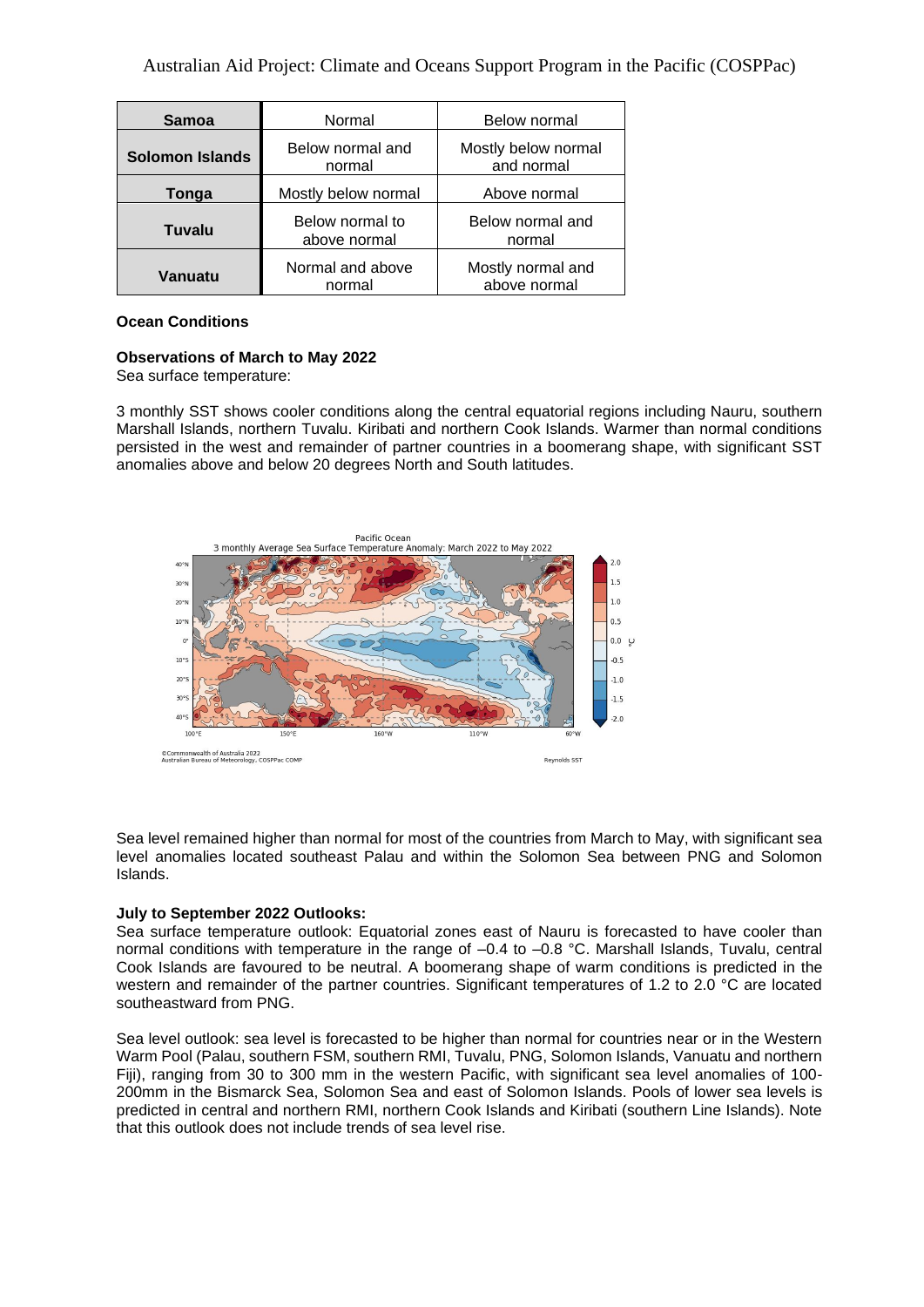### Australian Aid Project: Climate and Oceans Support Program in the Pacific (COSPPac)

Coral Bleaching Outlook: 4 weeks coral bleaching outlook indicates 'watch and warning' for Solomon Islands, PNG, Palau, FSM, southern Marshall Islands and northern Gilbert Islands. 'Alert level 1 and 2' is predicted for PNG, and Palau. The remaining countries are predicted to experience no thermal stress.

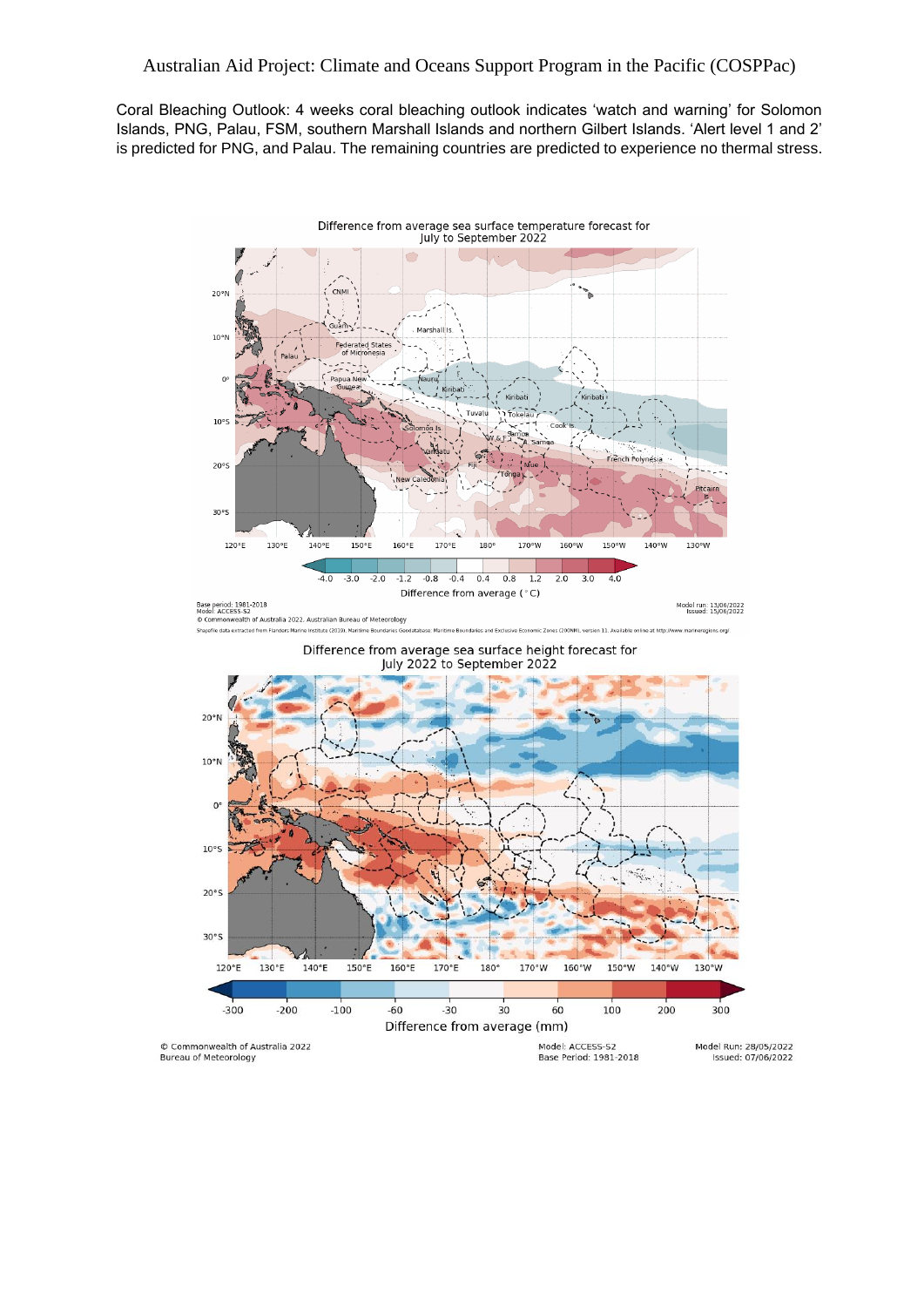

#### **Observed Conditions**

SST: sea surface temperature anomaly SLA: sea level anomaly CB: coral bleaching BN: Below Normal NN: Near Normal AN: Above Normal Coral Bleaching: (No Stress, Watch, Warning, Alert1, Alert2)

| <b>Country</b>          | <b>May 2022</b> |            |                     |  |
|-------------------------|-----------------|------------|---------------------|--|
|                         | <b>SST</b>      | <b>SLA</b> | CВ                  |  |
| <b>Cook Islands</b>     | BN, AN          | AN         | Watch & No Stress   |  |
| Fiji                    | AN              | AN         | Watch               |  |
| Kiribati                | <b>BN</b>       | AN         | Watch & No Stress   |  |
| <b>Marshall Islands</b> | <b>NN</b>       | AN         | No Stress           |  |
| <b>Niue</b>             | AN.             | AN         | <b>No Stress</b>    |  |
| Palau                   | NN, AN          | AN         | Watch               |  |
| <b>Papua New Guinea</b> | AN, NN          | AN         | Warning & Alert 1-2 |  |
| Samoa                   | AN              | AN         | Watch               |  |
| <b>Solomon Islands</b>  | AN              | AN         | Watch & Alert 1     |  |
| Tonga                   | AN.             | AN         | Watch               |  |
| Tuvalu                  | <b>NN</b>       | AN         | No Stress & Watch   |  |
| <b>Vanuatu</b>          | AN              | AN         | Watch               |  |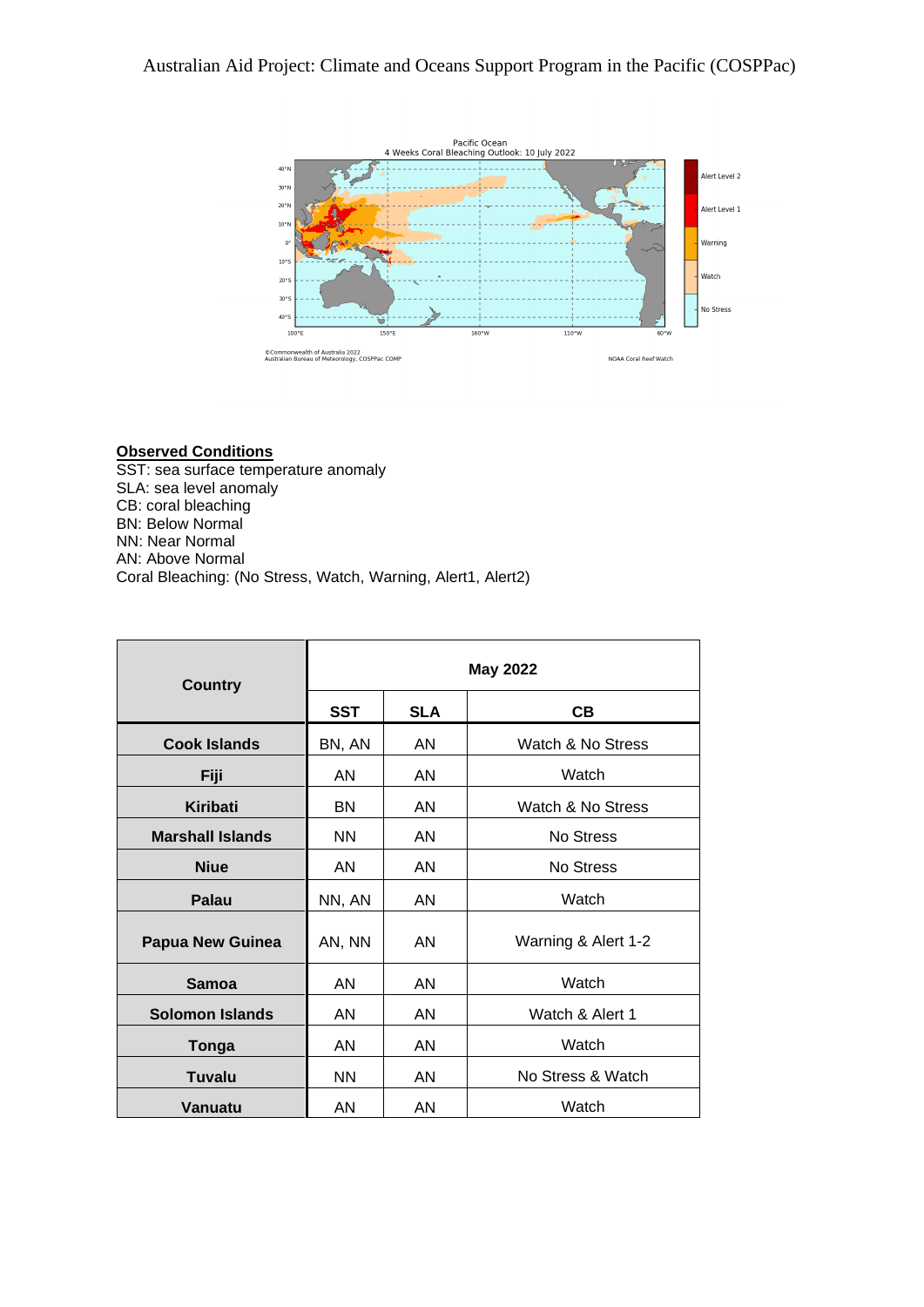### **Country Stakeholder Engagement- Evaluations of how effective countries engage with their stakeholders**

| <b>Country</b>                                      | <b>Date</b><br><b>May</b> | <b>Stakeholder</b>                                                                       | <b>Total</b><br>Number of<br><b>Participants</b> | <b>Number</b><br>of male | <b>Number</b><br>of<br>female |
|-----------------------------------------------------|---------------------------|------------------------------------------------------------------------------------------|--------------------------------------------------|--------------------------|-------------------------------|
|                                                     | 2022                      |                                                                                          |                                                  |                          |                               |
| Cook Islands-<br><b>Climate Bulletin</b>            | May                       | Ministry of Transport                                                                    | 29                                               | 17                       | 12                            |
| Cook Islands -<br><b>EAR Watch</b>                  | May                       | C.I Govt. Stakeholders<br>Public                                                         |                                                  |                          |                               |
| Cook Islands-<br><b>Monthly Climate</b><br>briefing | May                       | <b>Climate Change</b>                                                                    | 8                                                | $\overline{2}$           | 6                             |
| Cook Islands-<br>Climate data<br>request            | May                       | MMR (Ministry of Marine Resources)                                                       | 1                                                |                          | 1                             |
| Fiji-Climate<br>Summary                             | 06 May                    | General public                                                                           | 140                                              | 106                      | 34                            |
| Fiji-EAR Watch                                      | 13 May                    | Humanitarian partners                                                                    | 122                                              | 96                       | 26                            |
| Fiji-Climate<br>Outlook                             | 31 May                    | General public                                                                           | 124                                              | 93                       | 31                            |
| Fiji - Climate<br>Outlook for<br>Monasavu           | 30 May                    | Energy Fiji Limited                                                                      | 13                                               | 13                       |                               |
| Fiji-EAR Watch<br>wrokshop                          | 18-19 May                 | <b>FMS Officers</b>                                                                      | 6                                                | 3                        | 3                             |
| Fiji-ENSO Outlook                                   | 24 May                    | General public                                                                           | 142                                              | 116                      | 26                            |
| Fiji-Meteorological<br>Data Request                 | 01-31 May                 | A range of stakeholders                                                                  | 53                                               | 37                       | 16                            |
| Kiribati - Climate<br>bulletin                      | 06 May                    | Government and Non-Government<br>Organisations and public subscribed to<br>the products. | 118                                              | 40                       | 22                            |
| Kiribati -Ocean<br><b>Bulletin</b>                  | 06 May                    | Government and Non-Government<br>Organisations and public subscribed to<br>the products. | 118                                              | 40                       | 22                            |
| Kiribati-<br>Media release                          | 06 May                    | National Media and KMS Staffs                                                            | 53                                               | 23                       | 30                            |
| Marshall Island -<br>Climate briefing               | 25 May                    | RMI National Disaster Management<br>Office (NDMO)                                        | 6                                                | 3                        | 3                             |
| Niue-Monthly                                        | 10 May                    | Government Officials and stakeholders                                                    | 25                                               | 9                        | 16                            |
| <b>Climate Briefing</b>                             | 17 May                    | Village council reps, private sector and<br>Niue high school students                    | 25                                               | 5                        | 20                            |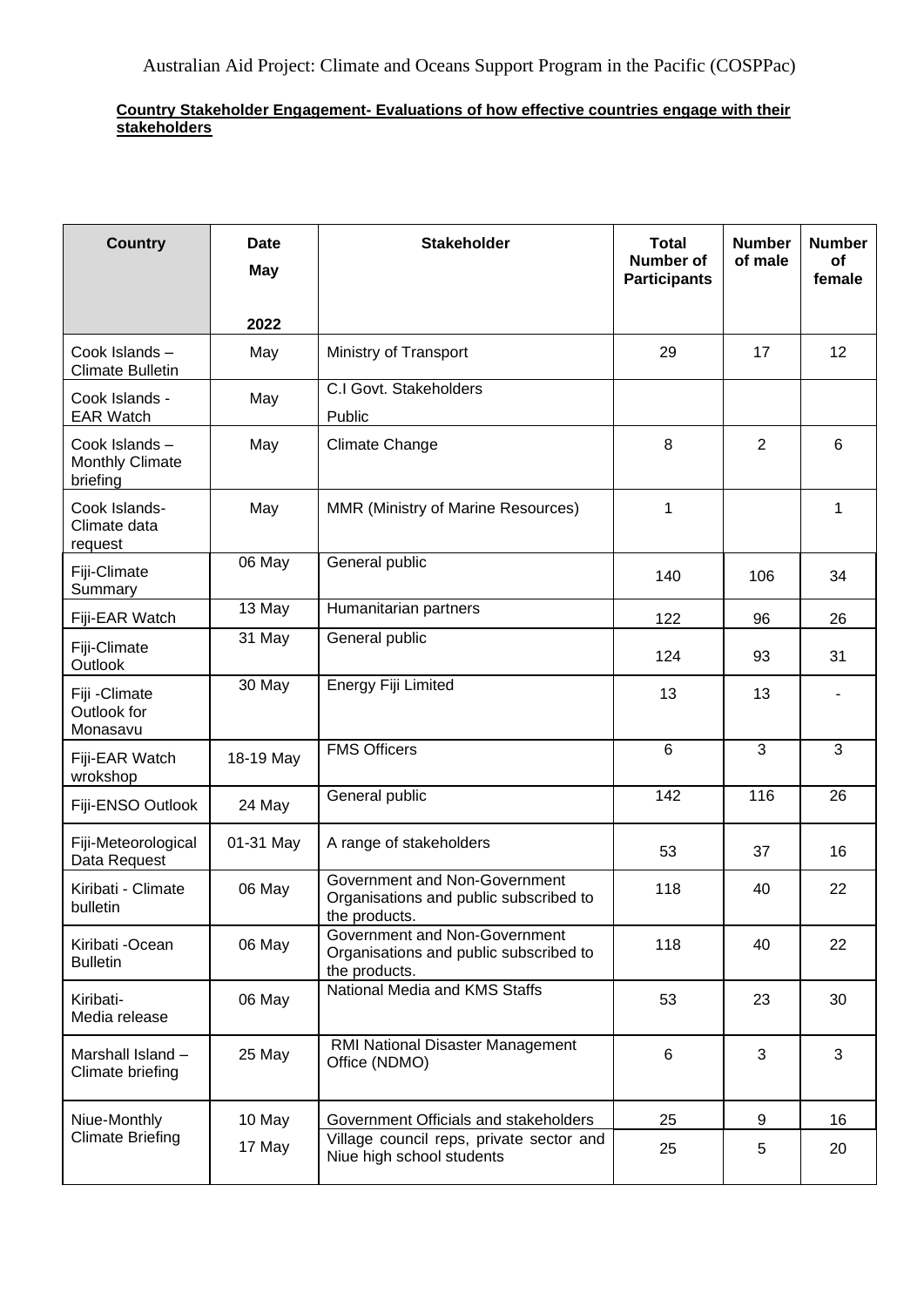| Niue- Climate<br>bulletin                                                                                                                                                                      | 31 May    | Private Sector, Government Officials,<br>Government staff                                                                                                                                                                                                                                                                                                                                                           | 50 | 20 | 30 |
|------------------------------------------------------------------------------------------------------------------------------------------------------------------------------------------------|-----------|---------------------------------------------------------------------------------------------------------------------------------------------------------------------------------------------------------------------------------------------------------------------------------------------------------------------------------------------------------------------------------------------------------------------|----|----|----|
| Palau-Workshop in<br>Peleliu<br>state<br>Teams: training on<br>initial<br>damage<br>assessments,<br>Tropical Cyclone<br>Refresher course<br>and introduction to<br>Weather<br>Ready<br>Nation) | 12 May    | <b>Peleliu Government</b><br><b>Palau Public Utilities</b><br>Corporation_Peleliu<br>Peleliu Rangers<br><b>Women's Association</b><br>Medical Records personnel<br>Peleliu Police<br><b>Palau National Communications</b><br>Corporation                                                                                                                                                                            | 75 | 38 | 37 |
| PNG- Climate data<br>request                                                                                                                                                                   | 01-31 May | SMEC International, UPNG Students                                                                                                                                                                                                                                                                                                                                                                                   | 6  | 1  | 5  |
| Samoa – EAR<br>Watch                                                                                                                                                                           | 10 May    | RED Cross, Water Authority (SWA),<br>Media, Health, Works & Infrastructure,<br>Land & Transport Authority, Agriculture &<br>Fisheries, Fire Services, Ministry of<br>Women, National University of Samoa,<br>Tourism,<br>Foreign<br>Affairs,<br>Communication<br>and<br>Information<br>Technology,<br><b>Disaster</b><br>Managers,<br>Marines                                                                       | 65 | 27 | 38 |
| Samoa - Ocean<br>Outlook                                                                                                                                                                       | 10 May    | RED Cross, Water Authority (SWA),<br>Media, Health, Works & Infrastructure,<br>Land & Transport Authority, Agriculture &<br>Fisheries, Fire Services, Ministry of<br>Women, National University of Samoa,<br>Tourism,<br>Affairs,<br>Foreign<br>Communication<br>Information<br>and<br>Technology,<br><b>Disaster</b><br>Managers,<br><b>Marines</b>                                                                | 65 | 27 | 38 |
| Solomon Islands -<br>Climate bulletin                                                                                                                                                          | May       | NDMO,<br>Cross,<br>Ministryof<br>Red<br>Agriculture, SIBC, Hydrology,<br>Solomon<br>star, Paoa FM, World Vision, Glodridge<br>Mining, Ministry of Mines and Energy,<br>MEHRD, Forestry, Ministry of Health,<br>Solomon Water, MECDM, Live and<br>Learn, Tourism, Maritime Service, People<br>with Disability, MID, Ministry of Fisheries,<br>Sol Tuna Ltd, UN Women, Council of<br>Women, Community Representatives | 58 | 46 | 12 |
| Solomon Islands-<br><b>EAR Watch</b>                                                                                                                                                           | May       | NDMO,<br>Ministryof<br>Red<br>Cross,<br>Agriculture, SIBC, Hydrology, Solomon<br>star, Paoa FM, World Vision, Glodridge<br>Mining, Ministry of Mines and Energy,<br>MEHRD, Forestry, Ministry of Health,<br>Solomon Water, MECDM, Live and<br>Learn, Tourism, Maritime Service, People<br>with Disability, MID, Ministry of Fisheries,<br>UN Women, Council of Women.                                               | 53 | 39 | 14 |